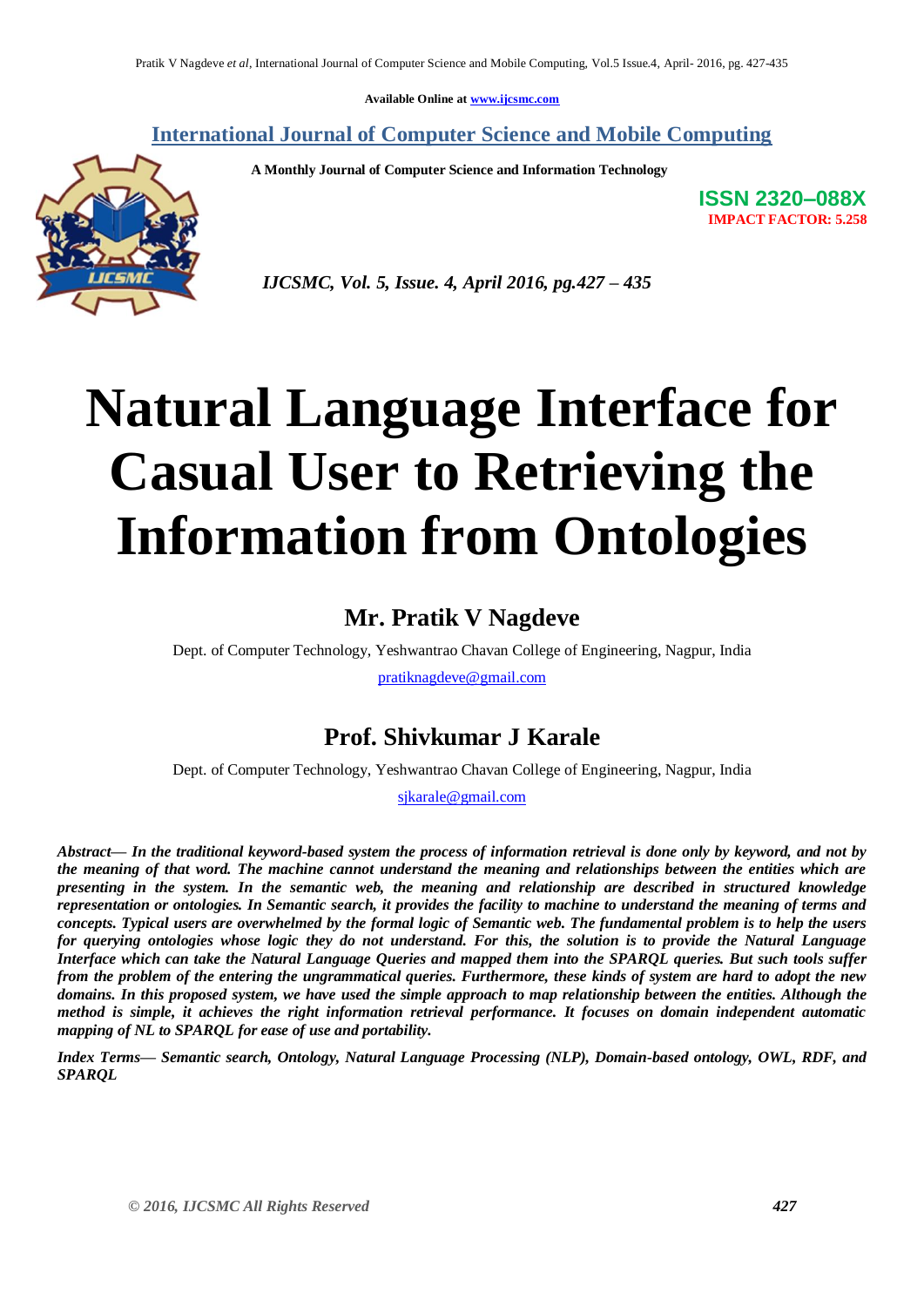### **I.** INTRODUCTION

A. *SEMANTIC WEB***:** As the field of information technology grows, the system of the information retrieving is usually getting more and more complicated, contains the multiple sub-systems and integration of the system is remarkably important.[1] In the traditionally based system, the retrieving process is done by keyword. The majority of the data contents which are present on the web are suitable for human use. The rearrangement of the data is not done in the form of machine understandable manner. For this reason, computer applications have the problem to understand this kind of data. Fortunately, the solution of this sort of problem can be solved with the help of Semantic Web. In the words of the founder of Semantic Web, Tim Berners-Lee, "Semantic web is the extension of the current World Wide Web." [1] The purpose of Semantic web is to define the machine understandable metadata; thus, this gives freedom to computer and people to work in cooperation. The idea behind the use of Semantic web in current Web is, it allows to use the full potential of current Web and provides great flexibility to users to share, find and combine information more conveniently. The primary objective is, the application in context will try to determine the meaning of the text and creating the correlations between the terms that will represent for a user. One of the aspects to show the relationship in Semantic Web is Ontologies that enhance the understanding and description of information. [7][8]

B. *ONTOLOGY:* Ontology is the formal terms that describe a list of words which represent the important concepts, like classes of objects and the corresponding correlation between them. The creation of ontology is divided into three parts: ontology capture, ontology coding and possible integration with existing ontologies.[9][10][12]

C. *Natural Language Interface*: The relationships (properties) and the concepts (classes) of the domain are identified by with the help of Ontology. RDF triples i.e. Subject-Object-Predicate that stores the data. SPARQL is the Query Language that used to query the RDF data store which is useful to search and locate the needed RDF data. For the purpose of retrieving the data from RDF data store; the user must have mastered in SPARQL language, which is the new technology. To doing ease of this, if we provide natural language interface for the user, it will convenient for the user to refer the system easily. [13] The flow goes like this; the first user enters his query in natural language with the help of Natural Language Interface; the application converts the NL Query into SPARQL query, this query will be fired on the RDF datastore, and the required triples will be retrieved. The system is adaptable to the new domain that it doesn't need to configure the system for the new domain. [11]

D. **RDF:** Resource Description Framework (RDF) is a subdivision of World Wide Web Consortium (W3C) specifications originally outlined being a metadata knowledge representation. It is a regulated, labeled graph data format and its general-purpose is to represent the information on the web. [2]In many applications which are relevant to Natural Language Processing (NLP) or the Semantic Web, RDF is broadly utilized to organize data. It plays a significant part in knowledge representation and ontology. An RDF representation consists of a collection of triples. A triple combines three parts: subject, predicate, and object. Its formulation is <subject, predicate, object>. For instance, we can represent "Isaac Newton's given name is Newton" as a triple <Isaac\_Newton, hasGivenName, Newton>. We can read, write and operate RDF quickly by the open source Java Project "Jena" .

E.**SPAROL:** SPAROL [14] is the query language for the RDF data, it is comparable to SOL and broadly utilized in the query processing and inference engine [6] like "ARQ", "Pellet", "Jena" etc. We can query a triple by any segment of the triple. SPARQL holds constraining queries, arbitrary pattern matching, optional graph pattern along with the process of conjunctions and disjunctions. We can also perform regular expression confinement by the keyword "FILTER". Either the results of SPARQL queries are results set or RDF graphs.

F.*JENA API***:** Jena API is applied for mapping SPARQL query on RDF. Jena is like many major subsystems with well-defined interfaces among them. RDF triples, graphs, and their various elements are accessed through Jena's RDF. Jena stores information as RDF triples in directed graphs, and allows your code to add, remove, manipulate, store and publish that knowledge. RDF API has necessary tools for adding and removing triples to graph and discovering triples that match distinct patterns. Here you can also browse in RDF from external sources, whether files or URS and serialized a chart in correctly-formatted text mode. Both input and output carry most of the commonly-used RDF syntax. The collection of the standards defines semantic web technologies comprises SPARQL-the query languages for RDF; Jena adheres to all of the published criteria and, tracks the revision and updates in the under-developed areas of the model. Handling SPARQL, both for queries and updates, and SPARQL API is capable [4]

# **II.** RELATED WORK

**1. NLP-Reduce System:** This system does not correlate with any advance grammatical or semantic tools and does not store on obtaining the identical query commands to the particular memory instances. The primary phase of this system is to *generate the query* that is pledged in creating an SPARQL query for the given words. As there is no dependency on any complex NLP query management, it becomes useful portability which is defined as the primary strength of this system.[14]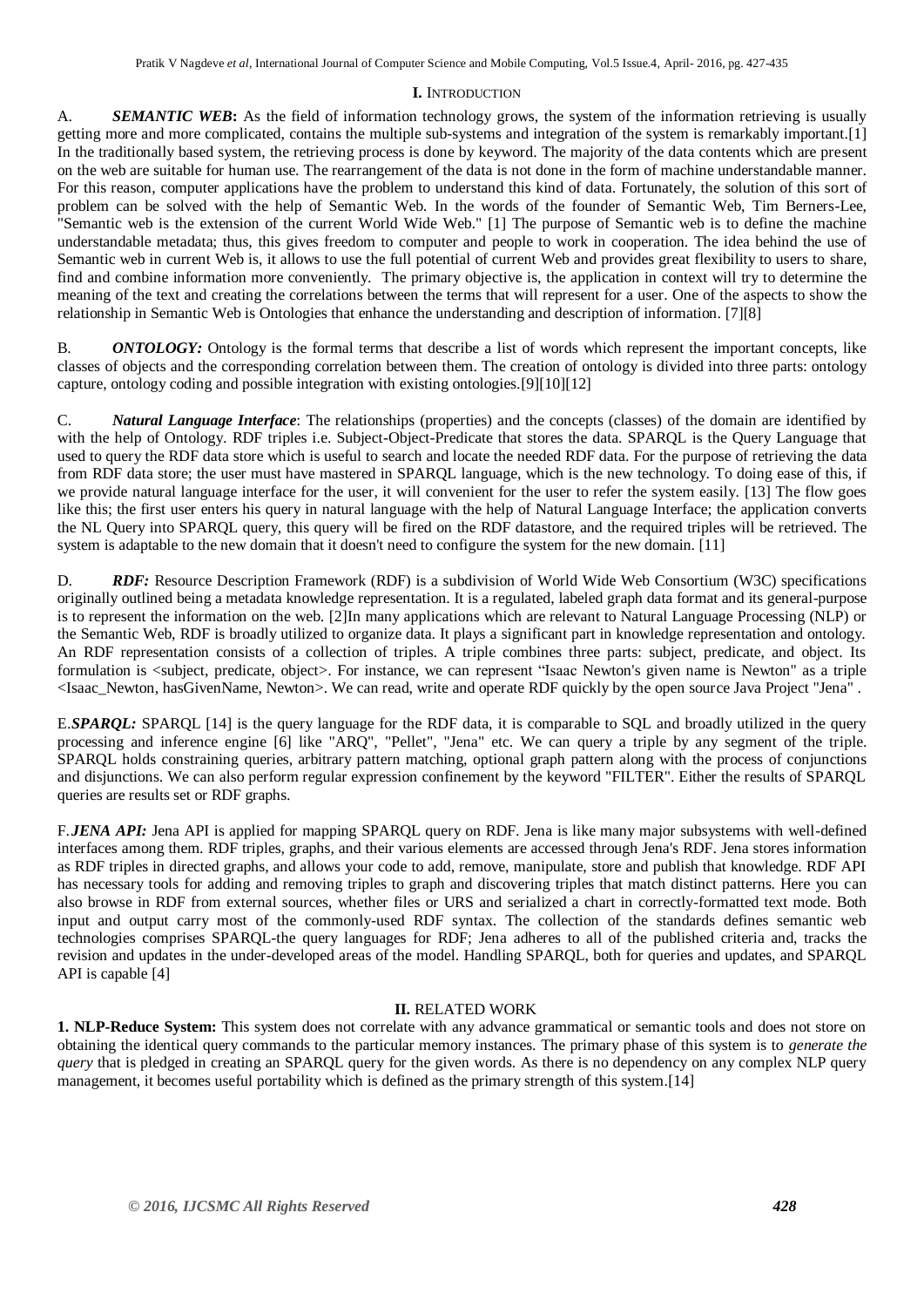**2. QACID: Ontology-Based NLI System:** This system incorporates the various entertaining domain, i.e. Cinema/movie domain. This system used Spanish as the targeted language which consists of two main areas. It is *User query establishment database* and *textual-consequent engine*. But, the earlier unit of functionality is done mainly for the enlargement and system instruction plan, the other is intended to treat the unknown query. The primary objective of the QACID system is the establishment of the query in the database. The knowledge system incorporates 54 clusters, and each one of them offers one type of question, and it has a model query format that is extracted from the group of instruction data. Every cluster is associated with a single SPARQL query. A hindrance of this QACID is it is not able to counter to the unknown ontological theory, and therefore this system fails when the user posts a query which is not present in the lexicon.

**3. PANTO-Portable NLIKB System:** Separated from NLI system, NLIKB, which is based on the remote analytical parser, Stanford Parser couples tools such as WordNet. Numerous metric procedures are mapped into Natural Language (NL) question terminologies to *Query Triples,* which is described as the intermediate. The brief explanation of this semantics is also mapped onto the *Onto Triples* and that are linked to elements from the fundamental part of the ontology. PANTO comes with a set of eleven fact-finding mapping rules. Remain onto Triples which are described as the SPARQL queries. In general, PANTO is based on the experimental observation in which two actual phrases from the lexical tree are mapped to triple existing in the ontology. [23]

**4. PowerAqua- an Ontology-Based NLI System:** This paper deals with the power aqua which is ontology based NLI system which surpasses the existing system by containing multiple ontology source and excellent scalability. This system is also characterized as the multi—ontology-based question answering (QA) system which retrieves the information (given by the user as a query) Furthermore it is able of retrieving the result through ranking and aggregate the result of the compatible distributed resource present in the semantic web. PowerAqua doesn't have limitations with particular ontology where current existing Natural Language (NL) system falls under the constraints of practicing only one ontology. Accordingly, PowerAqua gives the first comprehensive collection of encouraging the open domain question answering following the semantic web. Therefore, PowerAqua becomes the popular Question and Answering system over the large scale and multi-semantic web. [20]

**5. ORAKEL- an Ontology-Based NLI System:** Another NLI system that supports English factoid questions. These issues are translated into initial level logical forms. This transformation utilizes the schema of parsing and the methodology in a limited style. ORAKEL is requiring domain expert to port to another domain, and therefore it becomes the domain dependent lexicon. [13]. Ontology for appropriate knowledge base (KB) is utilized to manage the figuring process of the lexicon. A division of the terminology is naturally generated through the considered ontology. In ORAKEL, ontology is presented as the core of the entire lexicon process which will adjust randomly to the defined knowledge Base and domain. ORAKEL is one of the well-defined methods for resulting the user defined queries. The lexicon is used for accurate measuring for the development of natural language for ontology entities. ORAKEL mainly concentrate on conquering the exercise of adapting the system in the given field. [22]. Although ORAKEL holds with a significant disadvantage which is not capable of handling the ungrammatical question and also unknown words. [22]

#### **III.** PROPOSED SYSTEM

In traditional parsing system, if the user enters wrong formulated or ungrammatical query the parser does not parse the sentence. In this system, we have to use the simple approach in which it only uses the stemming and synonym expansion. It only tries to map and link the words which are present in the query and their synonyms expansion that are found in the knowledge base.



*Figure 1: System Architecture*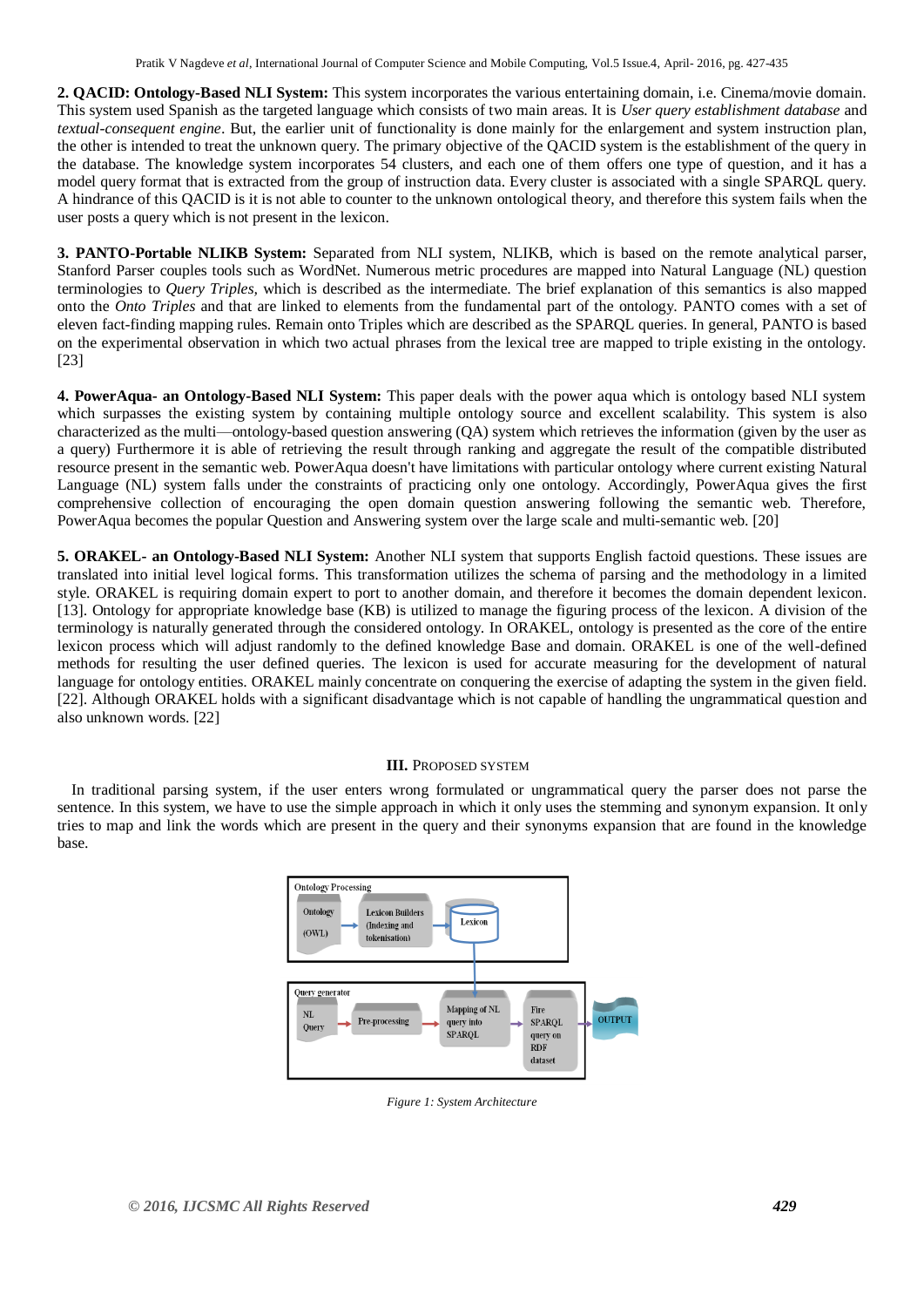## *A. FLOW OF THE PROCESS*

The ontology provides the vast vocabulary about the content domain. The input data in various formats have to be converted to RDF data model, based on the vocabulary of Ontologies.



The flow of the system starting from the entering input in Natural Languages up to the display of result to user is given here



*Figure 3: Processing Flow*

#### *B.STEPS IN PROCESSING*

The different processes have explained in detail as follows:



*Figure 4: Different Steps in Processing*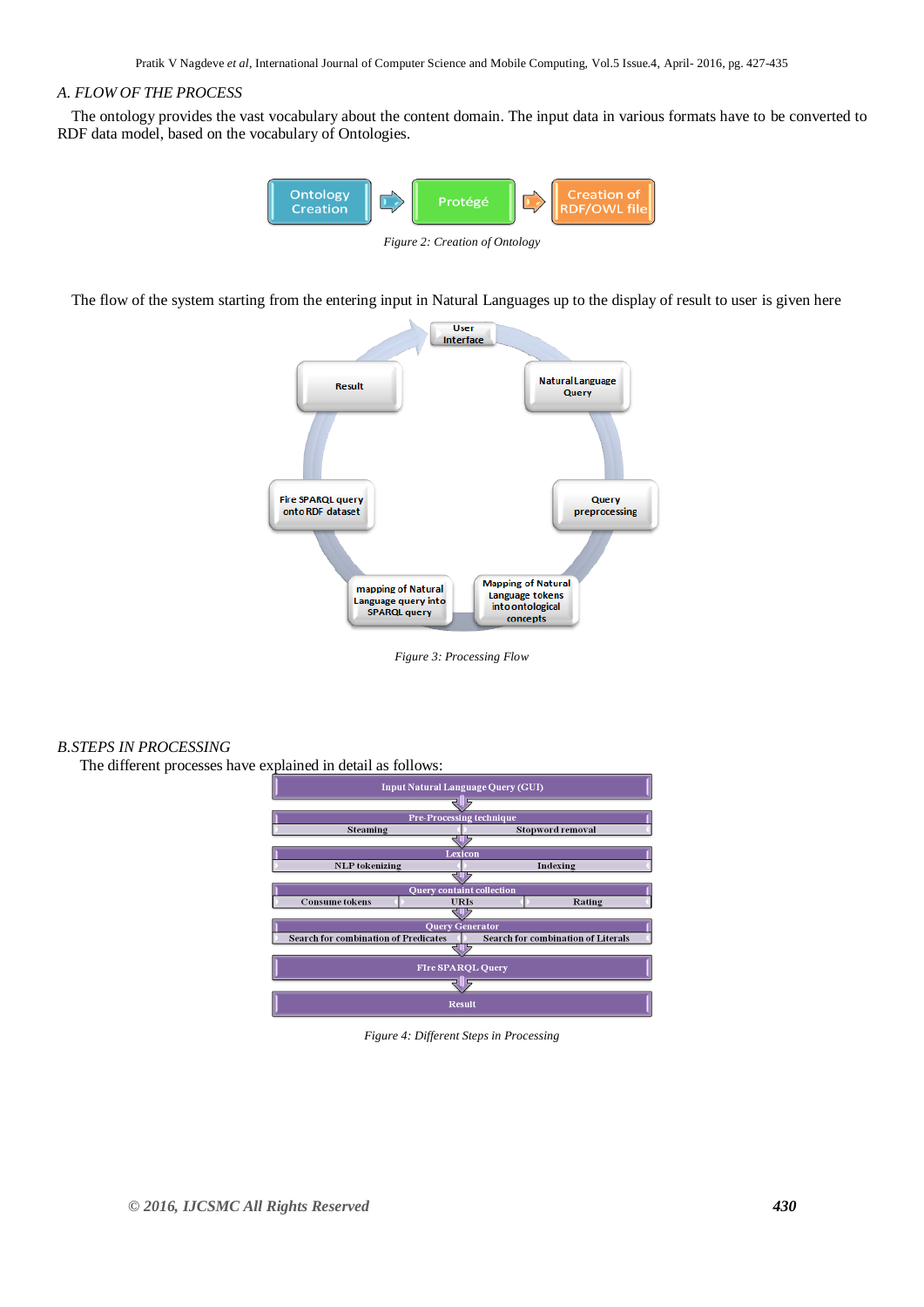

*Figure 5: Building of a lexicon*



*Figure 7: Fire SPARQL query*

#### **IV.** IMPLEMENTATION DETAILS AND EXPERIMENTS

We are constructing a semantic search for the educational domain that involves the construction of ontologies for various colleges such as YCCE, NYSS, SVSS but the scope not only restricted to the educational domain related data. The multiple ontologies are mapped by using equivalent classes and properties. A domain-independent natural language interface is constructed to map the Natural Language Query to SPARQL. The grammatical mistakes are overcome by using Bag-of-Words approach which gives the freedom to users to enter the Natural Language query into grammatical or ungrammatical manner. It is working for simple queries containing classes, properties and literals, complex queries containing FILTER, UNION, and COUNT. This system is constructed and tested using 500 queries related to the educational domain. The interface of Ontology is done with the help of JENA API, and Core Java.

#### *A. Approach*

The ontological concepts are queried by mapping the NLQ into the SPARQL query and distinguish the relations among the NL Query and the concepts of Ontology. The Natural Language Query is converted to SPARQL-based on whatever the query type is. The SPARQL query is fired with the help of Jena API. The results are retrieved and converted to the appropriate format and displayed on the screen.

#### *B. Tools and Technologies*

Protégé ontology editor is used to construct the ontology [3]. The above modules developed using JEE, Core Java, Jena API. The GUI is developed using JSP and Jquery. We have not used any of NLP parser to parse the sentence like Stanford Core NLP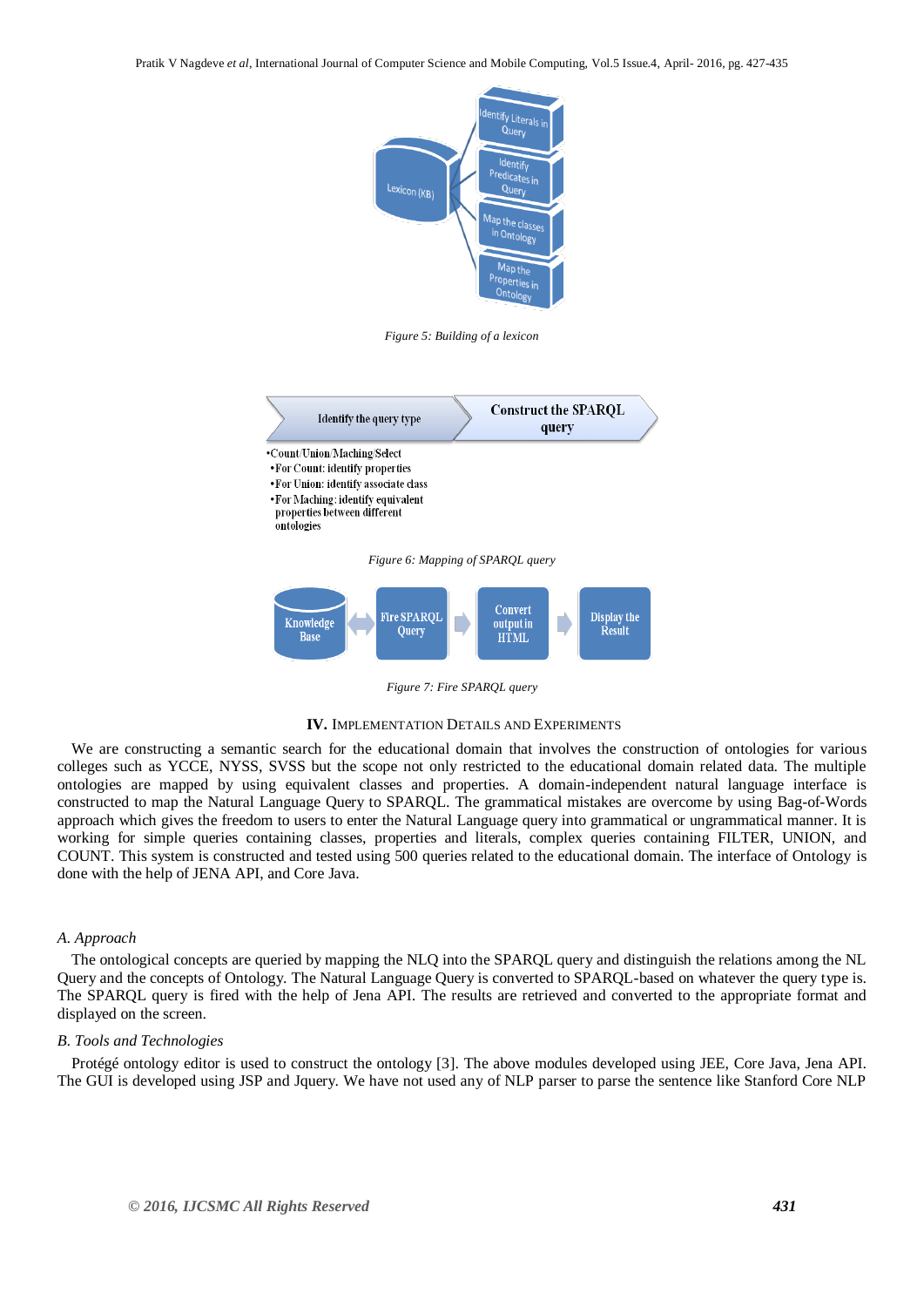API.[4][5] The Pellet reasoner is used for Reasoning. Jena API is providing the interface between the Ontology and Java applications.

## *C. Domain Ontology Creation*

This module involves the construction of educational domain ontologies of different colleges **≻YCCE** 

NYSS

**≻SVSS** 

Classes, object properties (attributes having value as other attributes i.e. relationships between classes) and data properties (attributes having value as a literal) are identified.

| $\blacksquare$                                                               | ycc (http://www.yccedatabase.org/yccerecord.owl) : (G:\Mtech Project\New Phase Project\Version 0.6\res\mydb\yccedatabase.owl)                                                                              | $   -$                   |
|------------------------------------------------------------------------------|------------------------------------------------------------------------------------------------------------------------------------------------------------------------------------------------------------|--------------------------|
| File Edit View Ressoner Tools Refactor Window Help                           |                                                                                                                                                                                                            |                          |
| → → vcc http://www.yccedatabase.org/yccerecord.owl)                          |                                                                                                                                                                                                            | Search for entity        |
|                                                                              | Active Ontology x Entities x Classes x Object Properties x Data Properties x Annotation Properties x Individuals by class x   OWLViz x   DL Query x   OntoGraf x   SPAROL Query x   Ontology Differences x |                          |
| Class hierarchy Class hierarchy (inferred)                                   | Annotations Usage                                                                                                                                                                                          |                          |
| <b>Jass Nerarchy: lecturer</b>                                               | <b>HHK</b><br><b>Usepe lecture</b>                                                                                                                                                                         | 菜具業                      |
| 智学员                                                                          | Show: V this v disjoints v named sub/superclasses                                                                                                                                                          |                          |
|                                                                              | Found 13 uses of lecturer                                                                                                                                                                                  | $\hat{\phantom{a}}$      |
| <b>V</b> OThing<br>$v - 0$ college<br>· O dean<br><b>Y-O Department</b> name | $v$ + abhi<br>· abhi Type lecturer                                                                                                                                                                         |                          |
| $-$ Obe<br><b>O</b> chemistry<br>$-0$ civil                                  | <sup>V</sup> ● Dr.A.R.Gaibhive<br><b>Or.A.R.Gaibhive Type lecturer</b>                                                                                                                                     |                          |
| - Compilers<br>$V - 0$ computer<br>$-0 DAA$                                  | <sup>†</sup> <b>+</b> Dr.Mrs.N.M.Limaye<br><b>Or Mrs.N.M.Limaye Type lecturer</b>                                                                                                                          |                          |
| <b>O</b> electronic<br>$0$ ESE                                               | <b>Description: lecturer</b>                                                                                                                                                                               | <b>BHK</b>               |
| $-0$ hod<br>- e a<br>i Olab                                                  | General class asions                                                                                                                                                                                       | $\overline{\phantom{a}}$ |
| <b>Olecturer</b><br><b>O</b> maths<br><b>O</b> mechanical                    | SubClass Of (Assessmous Ancestor)                                                                                                                                                                          |                          |
| $-0$ mis                                                                     | Interces CD                                                                                                                                                                                                |                          |
| $h = 0$ mse                                                                  | <b>+</b> abhi                                                                                                                                                                                              | 000                      |
| 0 <sub>100</sub><br>- Ophysics                                               | <b>Or.A.R.Gajbhiye</b>                                                                                                                                                                                     | 000                      |
| $-0$ pnd                                                                     | <b>Or.Mrs.N.M.Limaye</b>                                                                                                                                                                                   | 000                      |
| <b>O</b> student                                                             | <b>◆Dr.S.A.Band</b>                                                                                                                                                                                        | 000                      |
| - O subject<br>· examination                                                 | <b>Or.S.A.Bandu</b>                                                                                                                                                                                        | 000                      |
| <sup>0</sup> founder                                                         | <b>Or.S.A.Banduu</b>                                                                                                                                                                                       | 000                      |
| <b>O</b> principal                                                           | <b><i><u>*</u></i></b> iaidev                                                                                                                                                                              | 000                      |
| <b>O</b> registrar                                                           | <b>+Prof.M.S.Pawar</b>                                                                                                                                                                                     | 000                      |
|                                                                              | <b>AC 1 VADALE</b>                                                                                                                                                                                         | 0.007                    |

#### *Figure 8: Ontology of YCCE*

| <b>Classes</b>     | Label                  | <b>Example of Instance</b> |
|--------------------|------------------------|----------------------------|
| Person             | HoD                    | Name of HoD                |
| Person             | Lecturer               | Name of Lecturer           |
| Department<br>Name | Computer<br>Technology | <b>Total Staff</b>         |
| College            | Principal              | Name of Principal          |

#### *D. User Interface*

The User Interface allows the Natural Language query and delivers the results to the user on the console. The concepts in the ontology are illustrated to the users to enable Guided Semantic Search.



Figure 9: User Interface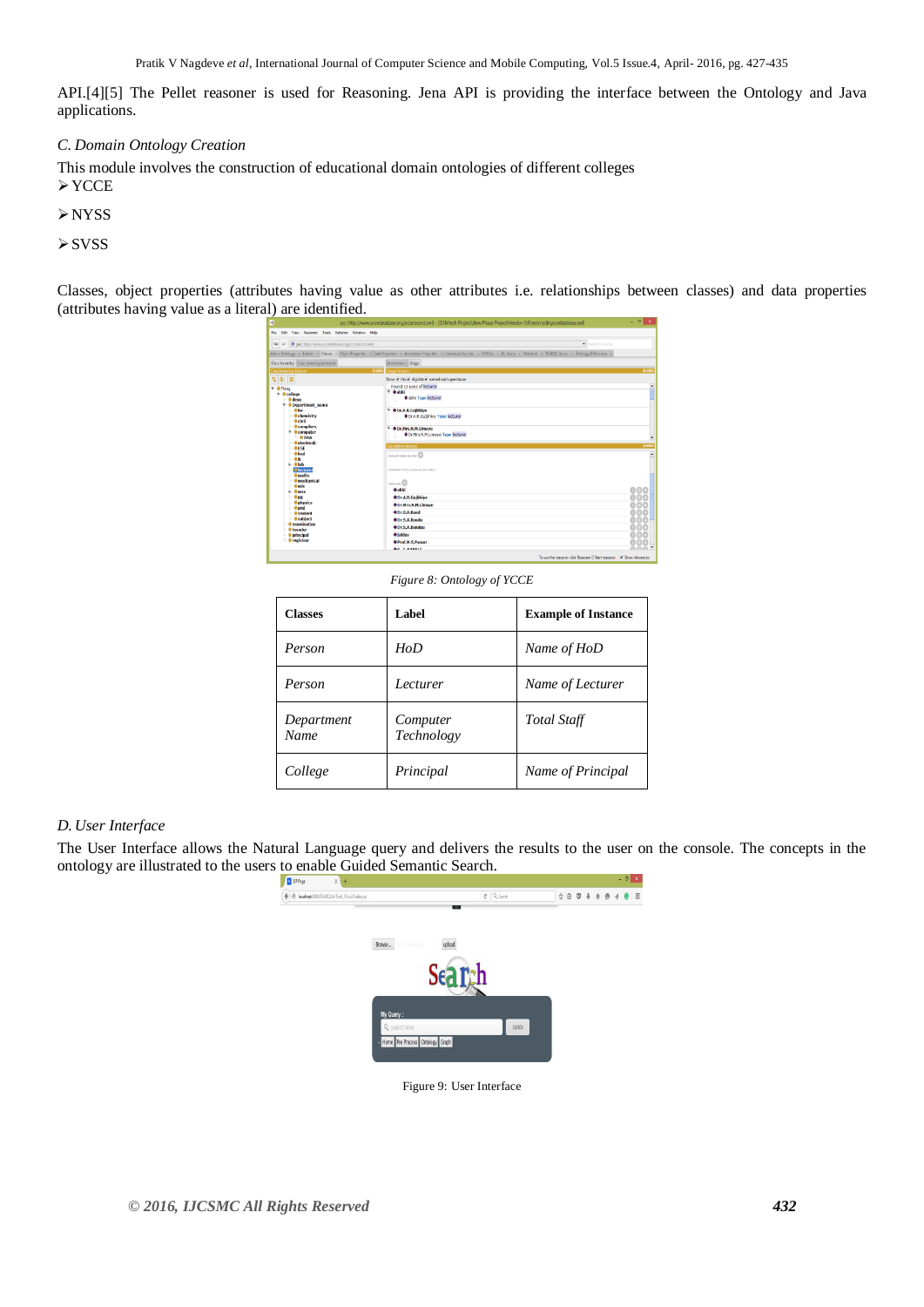### *E. Mapping of Natural Language Query into SPARQL Query and Output*

This module performs the domain independent conversion of NL Query into SPARQL. The mapping of concepts in the NL Query performed with the concepts in the ontologies. The Semantic search engine is used for searching the RDF data. The SPARQL query, after mapping, from NL, is fired on the Triple Store.



*Figure 10: Mapping of query concepts to ontology concepts and output*

| Database    | #question | total  | valid   | Precision | Recall   |
|-------------|-----------|--------|---------|-----------|----------|
|             |           | result | result  |           |          |
| <b>YCCE</b> | 300       | 272    | 240     | 0.906667  | 0.882353 |
| <b>NYSS</b> | 100       | 87     | 70      | 0.87      | 0.804598 |
| <b>SVSS</b> | 100       | 85     | 69      | 0.85      | 0.811765 |
| Total       | 500       |        | Average | 0.875556  | 0.832905 |

#### **V.** PRELIMINARY EVALUATION AND RESULT

To evaluate the performance, we implement this prototype in JAVA. We have collected 500 natural language queries of the educational domain of 3 different colleges and translated into OWL and ran the provided 300 queries on the YCCE, 100 queries on NYSS and 100 queries on SVSS Knowledge Base. As we are not using any sophisticated linguistic analysis, therefore, some queries that are provided in the educational domain could not be answered. The system successfully answered 272 queries of the YCCE queries, thereby achieving 88.23% average recall and 90.66% average precision. The system could also provide an answer for 87 queries of the NYSS queries with an average recall of 80.45% and an average precision of 87%. Note that we calculated recall and precision in a very strict manner, i.e., we assigned 0% recall as well as 0% precision to queries such as "how many lecturers are there in computer technology?" if system found 20 lecturers instead of the correct number 23 to the query.

We believe that the approach is promising. Our system processes queries as the bag of words not exploiting sophisticated linguistic or semantic techniques (except the use of WordNet and the Porter stemmer) as typical NLP systems do. The approach, therefore, highly depends on the quality and choice of the vocabulary of the KBs. *This weakness is also its principal strength, as it does not need any adaptation for new KBs, i.e., it is completely portable.* 

#### **Parameters for Checking:**

 Retrieved relevant Precision = ------------------------------------ Total retrieved

Retrieved relevant

 $Recall = --- -$ Total relevant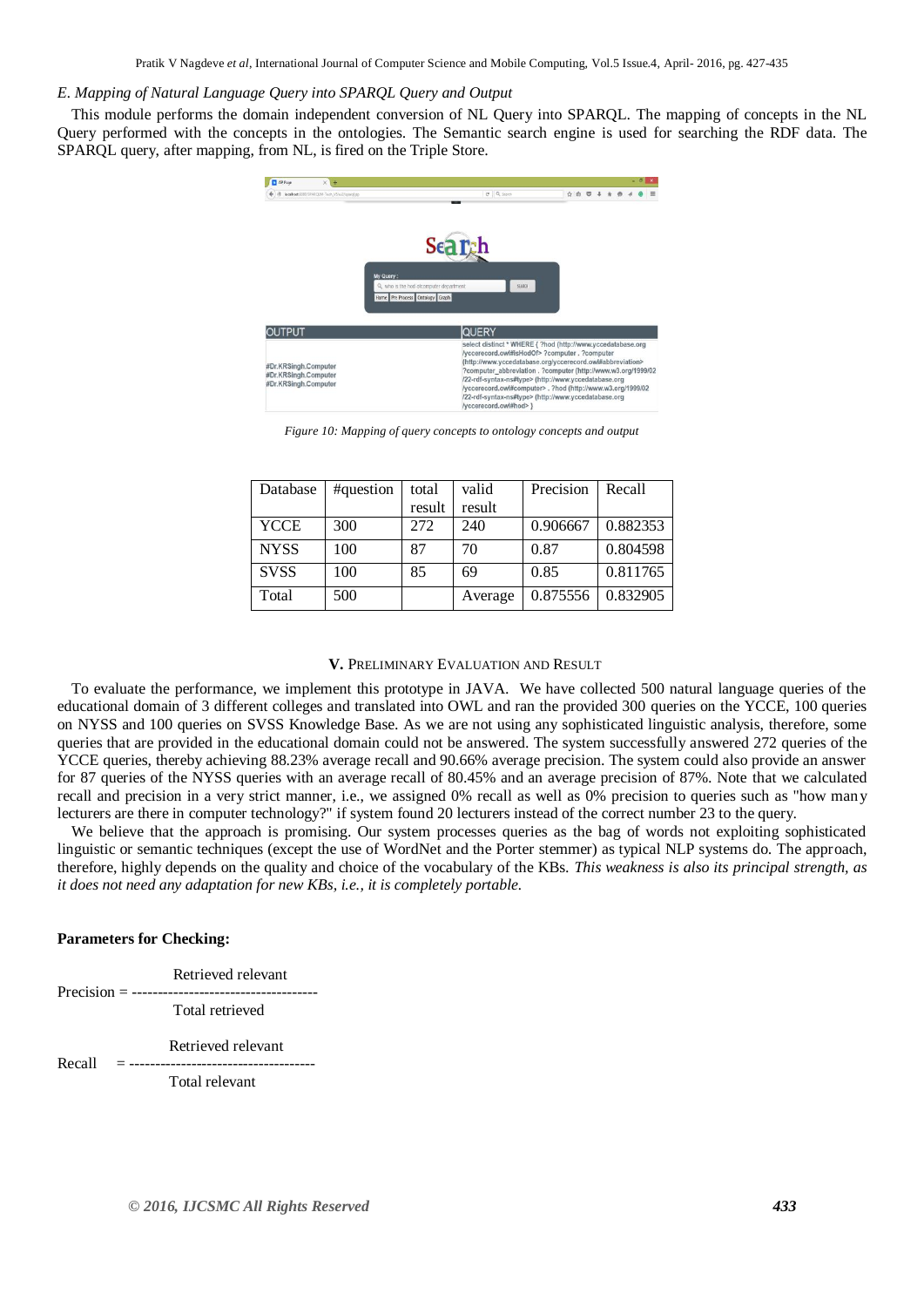

*Figure 11: Precision and Recall of the system*

#### **VI.** CONCLUSION

To utilize the potential of Semantic web for the casual user, it is necessary to provide the Natural Language Interface to the user. We think that natural language interfaces show a potential for end-user access to the Semantic Web but suffer from their inapplicability to new domains i.e. they are hard to adapt to any new system and their primary dependency on correct user input in proper grammatical manner. To overcome this problem, we have introduced the system, which is completely portable and robust which can accept ungrammatical input. Our evaluation results have shown that the system is the domain-independent prototype which has a scope of offering the Semantic web's capabilities to the ordinary users.

#### **REFERENCES**

[1] Tim Berners-Lee, James, The Semantic Web, Scientific American, May 2001, vol. 284, no. 5, pp 34-43

[2] D. Brickley and R. V. Guha (Eds), RDF Vocabulary Description Language 1.0: RDF Schema, W3C Recommendation, 10 February 2004. Available at http://www.w3.org/TR/rdf-schema/

[3] Protege Overview, http://protege.stanford.edu/overview/

[4] The Stanford Parser: A statistical parser, http://nlp.stanford.edu/software/lex-parser.shtml

[5] Marie-Catherine de Marneffe, Christopher D. Manning, "The Stanford typed dependencies manual" in Revised for Stanford Parser v1.6.2, February, 2010.

[6] D.Anglunin, "Inference of Reversible Languages", *J. ACM 29(1982) 741-765.* 

[7]T.Berners-Lee, J.Hendler and O. Lassila "The Semantic Web," *Scientific American*, 284(5):35-43, 2001.

[8] A.J Gerber, A.Barnard, A.J Van der Merwe"Towards a Semantic Web Layered Architecture"

[9] Lars Marius Garshol (2004) *Metadata? Thesauri?Taxonomies? Topic Maps! Making sense of it all* on www.ontopia.net. 13 October 2008.

[10] A. Maedche, S. Stabb (2001) "Ontology Learning for the Semantic Web" *IEEE intelligent Systems, Special Issue on the semantic Web,* 16(2).

[11] Gruber Tom (1993): "A translation approach to portable ontology specifications". In: *Knowledge Acquisition*. 5: 199.

[12] A. Maedche, V.Pekar & S.Staab, "Ontology Learning Part One-On Discovering Taxonomic Relations from the Web" *IEEE intelligent Systems, Special Issue on the semantic Web.*

[13] Khadija Elbedweihy, Stuart N. Wrigley, and Fabio Ciravegna. 2012. Evaluating semantic search query approaches with expert and casual users. In Proceedings of the 11th international conference on The Semantic Web - Volume Part II (ISWC'12), Springer-Verlag, Berlin, Heidelberg, 274-286

[14] Kaufmann, E., Bernstein, A., Fischer, L.: NLP-Reduce: A naive but domain independent natural language interface for querying ontologies. In: Franconi, E., Kifer, M., May, W. (eds.) ESWC 2007. LNCS, vol. 4519, Springer, Heidelberg (2007) Conference on , vol., no., pp.397,402, 1-2 March 2013

[15] Fernandez, M., Cantador, I., Lopez, V., Vallet, D., Castells, P., Motta, E.. Semantically enhanced Information Retrieval: an ontology-based approach. Web Semantics: Science, Services and Agents on the World Wide Web, North America, 9, jan. 2012. [16] The Stanford Parser: A statistical parser, http://nlp.stanford.edu/software/lex-parser.shtml

Issue 2, Volume 5, 2011, pg 141-148

[17] Hai Wang, Sheping Zhai "Query for SemanticWeb Services Using SPARQL-DL" 2009 Second International Symposium on Knowledge Acquisition and Modeling pg 367-370